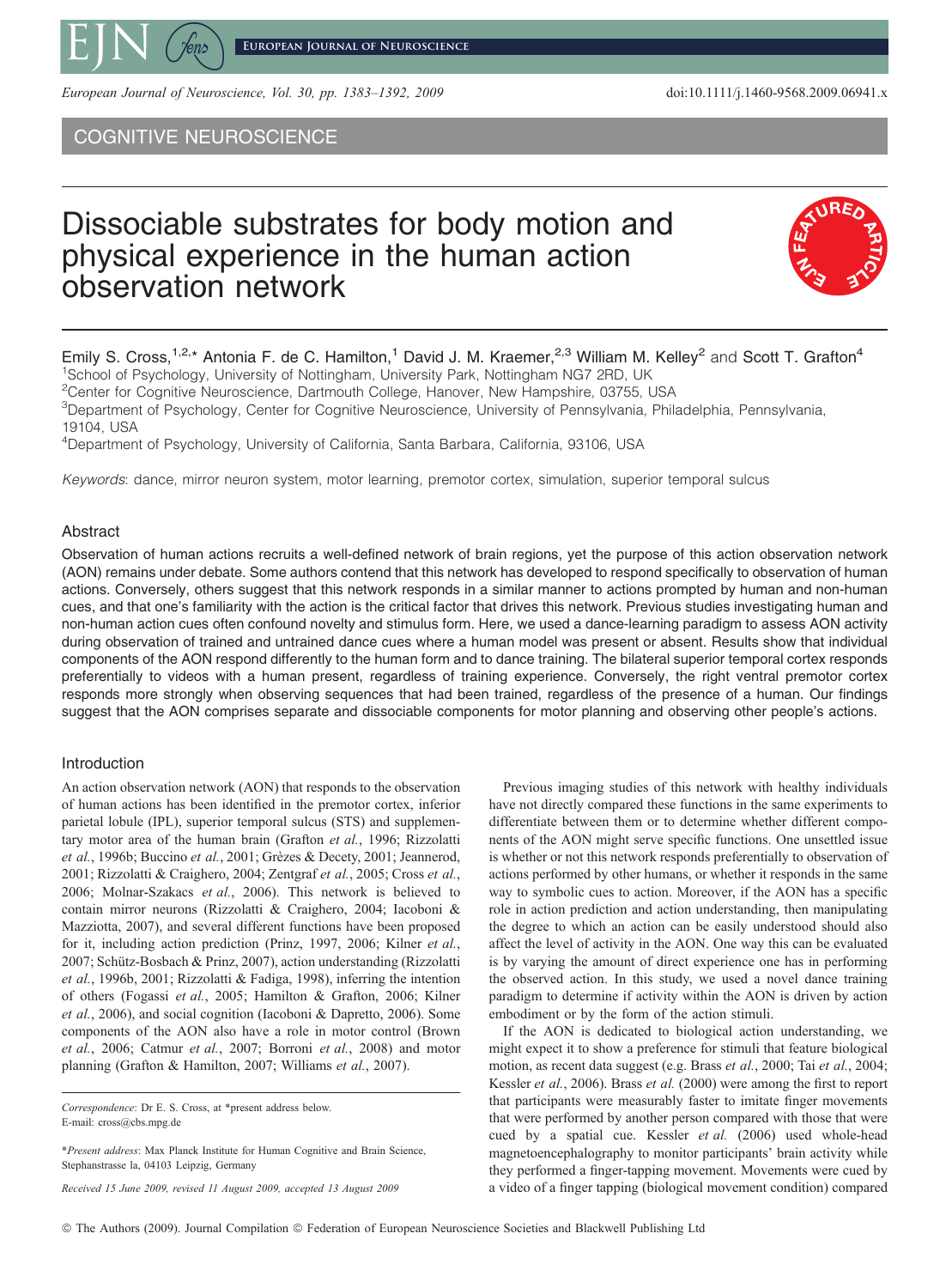with a dot over the digit to move in a still photograph of a hand (non-biological movement condition). They report that left premotor and bilateral parietal and superior temporal cortices were more active during the biological movement condition. Tai and colleagues report converging findings when individuals watched grasping performed by a human compared with grasping performed by a robot model controlled by an experimenter (Tai et al., 2004). They observed greater activity within the left premotor cortex when participants watched a human actor, which led them to conclude that the AON is specifically tuned to observation of biological movements.

However, the claim that the premotor component of the AON responds preferentially to human compared with non-biological action cues remains controversial. Several other studies have shown that this network, and the premotor cortex in particular, responds to nonbiological stimuli in a similar way to biological stimuli (Press et al., 2005; Gazzola et al., 2007; Engel et al., 2008). In one such study, Gazzola et al. (2007) monitored participants' neural activity with functional magnetic resonance imaging (fMRI) while they observed either a human hand or a robotic hand perform simple and complex actions. They observed robust activation across several regions of the AON, including dorsal and ventral components of the premotor cortex, superior parietal lobule and the middle temporal gyrus when participants observed a human or robotic hand perform an action, compared with static control images. Moreover, activation was greater when humans or robots were performing more complex, goal-oriented actions that were familiar to participants, such as grasping a cocktail glass, compared with simpler and possibly less relevant or familiar actions, like moving wooden blocks around. The authors interpret these findings as consistent with the notion that observation of familiar actions, or familiar action goals, will reliably and robustly activate the AON, regardless of the form of the acting agent (Gazzola et al., 2007).

Overall, prior studies disagree on the response profile of the premotor cortex during observation of human actions compared with non-human actions. Moreover, any inferences that might be drawn from these prior studies (e.g. Brass et al., 2000; Tai et al., 2004; Press et al., 2005; Kessler et al., 2006; Engel et al., 2008) are limited by the confounding of familiarity with human and non-human action cues. For example, participants in these previous studies were most likely very familiar with observing hands grasping objects, but were probably less likely to come across robots grasping objects, or abstract symbols cuing actions in their daily lives. Thus, human form is confounded with familiarity. In the present study, we have avoided this problem through the use of intensive training procedures, where participants were taught to perform novel dance sequences with both biological and symbolic action cues. Such a methodology enables a precise control of participants' familiarity and physical experience with the action stimuli they observe while being scanned. This permits a measure of brain responses during action observation where biological motion can be studied independently from experience.

The major objective of the present study was to clarify the contributions of several key components of the AON to the observation of action cues both with and without a human agent. Specifically, we tested whether the AON is driven by observation of other humans, independent of prior experience, or whether it is driven by observation of familiar or executable actions. During fMRI, participants watched movies of arrow sequences that served as cues for foot movements in a popular dance video game. We directly manipulated both the presence of a human dancer and participants' physical experience with the dance sequences through use of intensive dance training procedures and a two-by-two factorial design. If the AON responds uniformly as a function of observing humans or

experiencing, then we would expect stronger responses across all components of the AON when observing biological motion compared with non-biological motion (e.g. Tai et al., 2004; Kessler et al., 2006), and when observing trained compared with untrained sequences (e.g. Calvo-Merino et al., 2005; Cross et al., 2006). However, if it is the case that the individual components of the AON are sensitive to different kinds of experience, then we expect that individual components of this system will respond differently based on experience and the presence of a biological agent.

# Materials and methods

#### **Participants**

Seventeen physically and neurologically healthy adults were recruited from the Dartmouth College undergraduate and graduate student community to participate in 1 week of dance training and two scans (one pre-training scan and one post-training scan). All were monetarily compensated for their involvement. All participants gave their written informed consent to participate in the study. The Commmittee for the Protection of Human Subjects at Dartmouth College approved all experimental procedure according to the principals laid out by the Declartion of Helsinki. Participants had no significant prior experience dancing or playing dance video games. One participant was excluded from analyses due to an aberrant learning trajectory for behavioral training  $(> 2$  SD below the group mean performance score). The remaining 16 participants (10 female) ranged in age from 20 to 32 years (mean age = 25 years). All participants were strongly right-handed as measured by the Edinburgh Handedness Inventory (Oldfield, 1971).

#### Stimuli and apparatus

Stimuli were 21 upbeat techno-dance songs with no lyrics (120–180 beats per minute; mean = 149.6 BPM). Unknown songs were chosen (and verified as 'unknown' by post-experiment interviews) so that participants would have no prior auditory or dance experience with any portion of the stimuli. Songs were edited into 30-s segments, and individualized files comprising dance steps synchronized to the music were created using the Dancing Monkeys MATLAB script (O'Keefe, 2003). This script analyses each song to determine where and when the steps should occur in order to be tightly synchronized with the music on whole, half and quarter beats. Each 30-s segment was then triplicated, resulting in 21 stimuli, each 1 min 30 s in length, and each containing three identical repeats of a song and step-sequence pairing.

Songs were then paired with visual cues instructing the participant how to dance to that track. A scrolling display of arrows moving upwards across the screen cued each move, and the participant had to make the indicated step when the arrows reached the top of the screen. The symbolic arrow sequences were generated for all 21 tracks. In addition, for 11 of these video stimuli, the instruction stimulus consisted of a video of an expert dancer accurately performing the steps with the arrows superimposed over it, providing a human model for how to accurately perform each sequence. The expert dancer performed the steps exactly in time with the arrows, such that when each arrow reached the top of the screen, the model dancer was striking the footpad in the correct position, thus modeling both the kinematics and timing of the specified dance sequence.

Each participant physically trained on three tracks with a human model and three without a human model (henceforth referred to as the 'danced' condition), for a total of six different dance sequences, every day for 5 days. Six of the remaining tracks were presented only during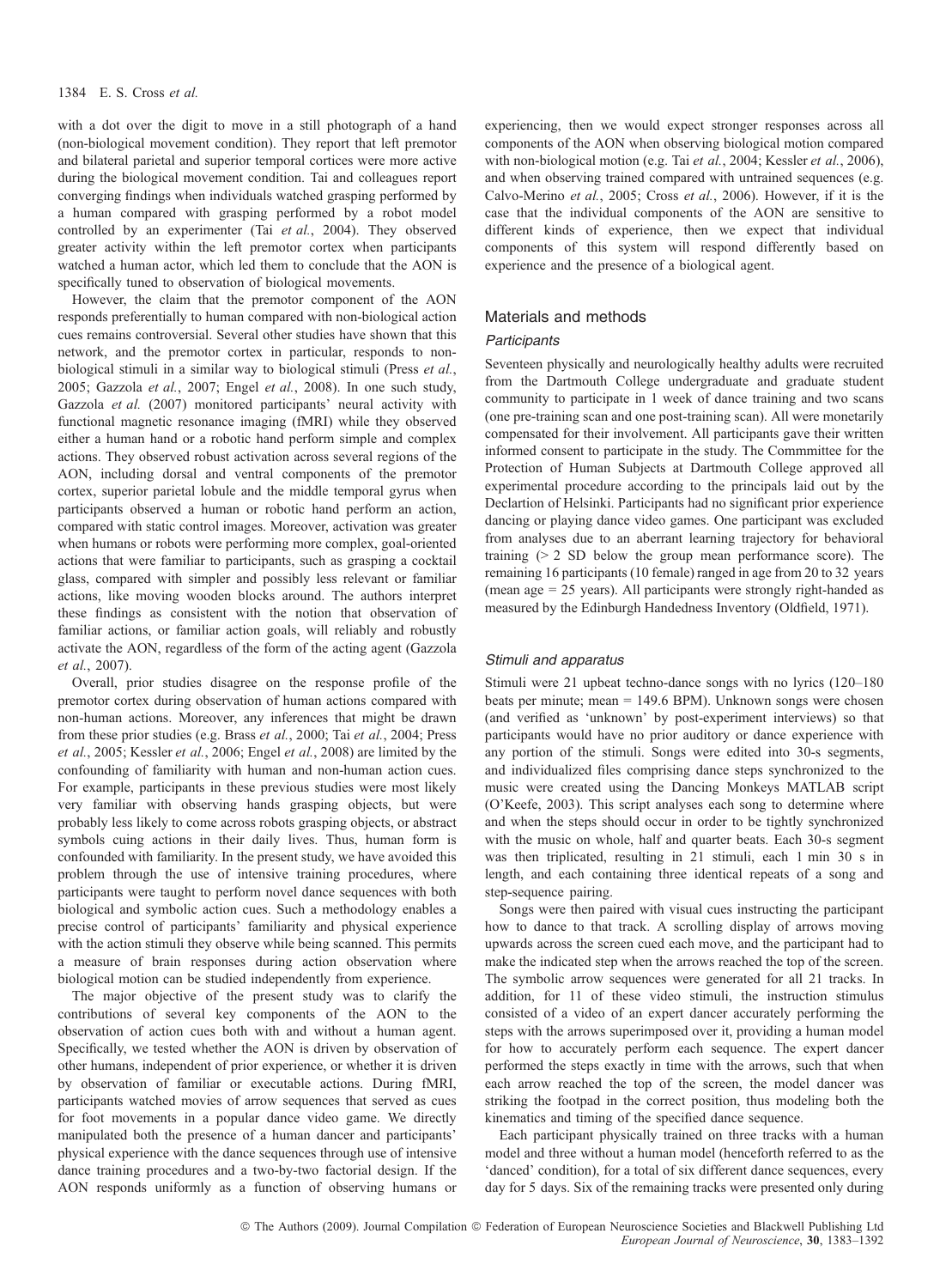fMRI scanning and composed the 'untrained' condition. Participants also passively observed an additional six different tracks (three with a human model and three without) on the same schedule (the 'watched' condition). Participants danced or watched their assigned set of 12 stimuli in blocks of three (three danced, three watched, etc.). The individual stimuli that went into each block of three and the order of dancing and watching were randomized within participants across training days. The final three tracks were never seen at any point during scanning or training, and were used as entirely novel stimuli in a surprise retest portion of the study. Findings from the watched condition and the behavioral retest are reported elsewhere (Cross et al., 2009).

#### Study design

The full set of experimental conditions fall into a three (training experience: danced, watched or untrained) by two (cue type: symbolic arrows plus human model, symbolic arrows without human model) factorial design. In the present study, because we were interested in only the danced and untrained conditions, the design became a twoby-two factorial design, as illustrated in Fig. 1. During scanning, participants viewed the six trained sequences that composed the 'danced' condition, the six trained sequences that composed the 'watched' condition, and the six untrained sequences that composed the 'untrained' condition. Note, however, that during the first week of



Fig. 1. Organization of study design. In this two-by-two factorial design, the variables were training experience (sequences were either danced across the training week, or untrained) and the presence of an expert human model (a model was either absent or present performing the dance sequences along with the scrolling arrows).

imaging, all 18 sequences that were observed during scanning were novel to the participants.

## Neuroimaging

#### Neuroimaging procedure

A block design fMRI procedure was used to identify neural responses to training videos that either did or did not feature a human model performing dance sequences that were trained or untrained. During functional imaging, participants watched and listened to the same 18 StepMania dance sequence videos they were about to train on for a week (pre-training scan) or which they had viewed and practiced during the week of training (post-training scan). Although we do not specifically analyse auditory processing in the present study, we had participants listen to the music of each dance sequence in order to maintain a similar context between training sessions and scan sessions. As music was present in all scanning blocks and did not specify the action sequence, it cannot systematically impact on the results.

Instructions were to simply observe all the videos and to keep as still as possible. To ensure that participants were awake and attending to the videos throughout each scanning session, participants were required to make a simple keypress response on a fiber optic, scannercompatible keypad at the end of each 30-s music video. Participants responded after > 95% of all videos across scanning sessions. In order to rule out the potential of action network activation as a consequence of participants tapping their feet or moving their bodies in the scanner along with the videos, participants were filmed during both scanning sessions and the films were evaluated offline for any foot or body movement. All participants were able to remain still throughout each scan, with no visible evidence of rhythmic movement to the auditory or visual stimuli. Each 30-s stimulus video was followed by 30 s of fixation. Video order was counterbalanced across training conditions, participants and scanning sessions. Participants saw the same 18 videos in both the week 1 pre-training session and the week 2 posttraining scanning session. Following the second scanning session, all participants were asked whether they engaged in any kind of mental imagery during either scanning session. Each participant reported engaging in mental imagery during the second scanning session only.

The experiment was carried out in a 3T Philips Intera Achieva scanner using an eight-channel phased array coil and 30 slices per TR (3.5 mm thickness, 0.5 mm gap); TR: 1988 ms; TE: 35 ms; flip angle: 90°; field of view: 24 cm; matrix 80  $\times$  80. For each of three functional runs, the first two brain volumes were discarded, and the following 181 volumes were collected and stored.

### Neuroimaging analyses

In the present report, we focus on the imaging results from the posttraining scan session, and report findings from the pre-training scan session where relevant. Further information on the pre-training scan session and additional contrasts are available elsewhere (Cross et al., 2009). To remove sources of noise and artifact, functional data were realigned, unwarped and normalized to the Montreal Neurological Institute (MNI) template with a resolution of  $3 \times 3 \times 3$  mm in SPM2. Following this, 8-mm smoothing was applied to the images. A design matrix was fitted for each subject, with each type of video modeled as a boxcar function convolved with the standard hemodynamic response function. Covariates of non-interest (a session mean, a linear trend and six movement parameters derived from realignment corrections) were included in the design. SPM2 was used to compute parameter estimates (beta) and contrast images (containing weighted parameter estimates) for each comparison at each voxel.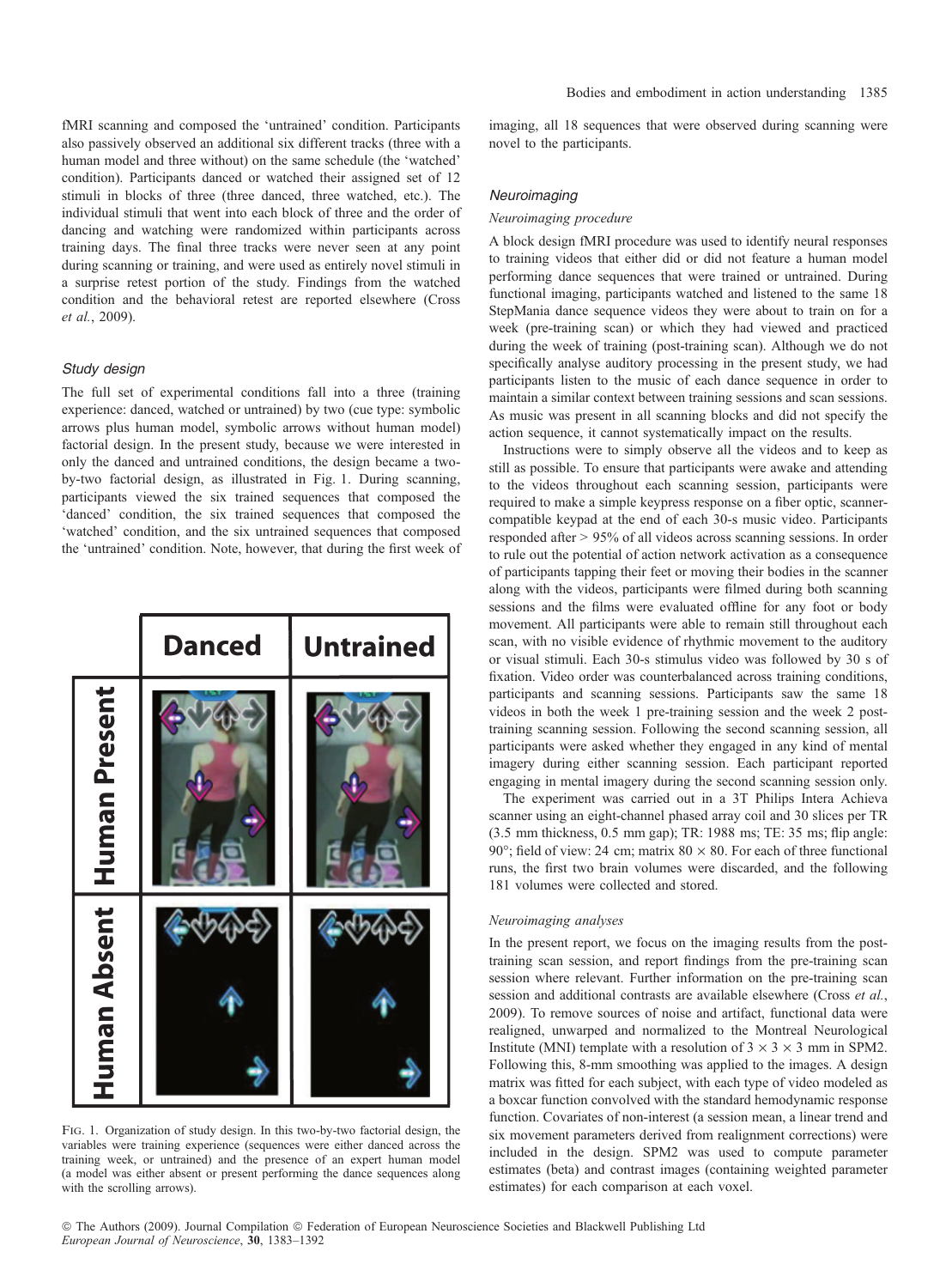#### 1386 E. S. Cross et al.

The neuroimaging analyses pursued two objectives: to determine the independent effects of training and the presence of a human model. Rather than searching the whole brain for these effects, we focus on results within a priori regions of interest included in the AON. We generated an anatomical mask by placing overlapping spheres (20 mm diameter) at several key AON coordinates, such that STS, posterior middle temporal regions including extrastriate body area (EBA), inferior parietal cortex and premotor cortex (both ventral and dorsal portions) were all within the mask (Fig. A2). Only voxels within this mask were examined in the subsequent analysis.

For completeness, both main effects and the interactions were evaluated within the two-by-two factorial design. In order to evaluate the main effect of training, we compared neural activation between the danced and untrained conditions, collapsed across stimuli type. In a similar manner, to evaluate the main effect of the presence of a human model in the stimuli, we compared neural activation when watching dance sequences with a human model in them compared with those that featured just arrows, collapsed across training experience. Both directions of the interaction between training experience and stimuli were also calculated. Contrast images for all participants across all main effects were taken to the second level for random effects analysis. For completeness, we report all regions that survive a voxel-wise threshold of  $P \le 0.005$  uncorrected in Table 1. However, we focus further analysis and discussion only on the subset of these regions that also met the  $P \le 0.05$  cluster-corrected threshold.

For visualization purposes, beta estimates were extracted from a 5-mm sphere centered on the peak of each contrast, and were used to plot the blood oxygen level-dependent (BOLD) signal in each region and each condition. All imaging results are rendered on either a rendered cortical surface or slices from a high-resolution structural MRI scan of a standard brain from the MNI.

#### Behavioral training and evaluation

StepMania (http://www.stepmania.com), a freeware program similar to the popular video game Dance Dance Revolution (Konami Digital Entertainment, Redwood City, CA, USA), was used for step file modification, training and response recording outside of the scanner. Participants performed dance training and post-test evaluations on a  $3' \times 3'$  dance pad connected by USB to a desktop computer. Electronic sensors in the dance pad detected position and timing information that was then used to provide participants with real-time visual feedback. Full details of the StepMania set-up, scoring and stimulus construction are reported in Cross et al. (2009). Participants spent 5 days learning to perform the steps associated with six songs. Song assignments for each condition were randomized across participants, and the order in which participants watched or danced each song was counterbalanced across days.

## **Results**

Participants' performance on the rehearsed dances improved significantly across training days,  $F_{4,60} = 58.25$ ,  $P < 0.001$ , indicating that they learned the dances effectively through physical practice during the week of training. Additionally, a significant performance advantage emerged for sequences that featured a human model,

Table 1. Localization of averaged BOLD response during observation of dance music videos, relative to baseline, during the post-training scan session

| Region                                                                    | <b>BA</b> | MNI coordinates |               |                  |                 |                |                           |
|---------------------------------------------------------------------------|-----------|-----------------|---------------|------------------|-----------------|----------------|---------------------------|
|                                                                           |           | $\mathcal{X}$   | $\mathcal{V}$ | $\boldsymbol{Z}$ | Functional name | Cluster size   | $P_{\text{uncor}}$ -value |
| Danced > Untrained                                                        |           |                 |               |                  |                 |                |                           |
| R Middle Frontal Gyrus                                                    | 9         | 39              | 12            | 33               |                 | 31             | ${}< 0.0001$              |
| R Inferior Frontal Gyrus                                                  | 6/44      | 39              | 27            | 21               | PM <sub>v</sub> | 91             | ${}< 0.0001*$             |
| R Middle Temporal Gyrus                                                   | 21        | 51              | $-24$         | $-9$             |                 | 33             | < 0.0001                  |
| R Inferior Frontal Gyrus                                                  | 45        | 36              | 24            | $-6$             |                 | 11             | ${}< 0.0001$              |
| L Inferior Parietal Lobule                                                | 40        | $-45$           | $-51$         | 42               | <b>IPL</b>      | $\overline{7}$ | 0.001                     |
| L Middle Frontal Gyrus                                                    | 9         | $-45$           | 21            | 30               |                 | 23             | 0.001                     |
| R Inferior Frontal Gyrus                                                  | 6         | 45              | $\mathbf{0}$  | 3                | PM <sub>v</sub> | 6              | 0.002                     |
| R Inferior Frontal Gyrus                                                  | 44        | 48              | 12            | 18               |                 | 6              | 0.003                     |
| Human present > Human absent                                              |           |                 |               |                  |                 |                |                           |
| L Superior Temporal Sulcus                                                | 22        | $-51$           | $-39$         | 21               | pSTS            | 577            | ${}< 0.0001*$             |
| R Inf. Temporal Gyrus                                                     | 37        | 48              | $-75$         | $-3$             | ITG/EBA         | 644            | ${}< 0.0001*$             |
| R Lingual Gyrus                                                           | 39        | 21              | $-87$         | $-12$            |                 | 27             | ${}< 0.0001$              |
| R Fusiform Gyrus                                                          | 37        | 39              | $-45$         | $-21$            |                 | 11             | 0.001                     |
| L Fusiform Gyrus                                                          | 37        | $-42$           | $-45$         | $-27$            |                 | 25             | 0.001                     |
| Danced human + Untrained no human $>$ Danced no human + Untrained human   |           |                 |               |                  |                 |                |                           |
| R primary/secondary somatosensory cortex                                  |           | 54              | $-24$         | 24               | SI/SH           | 11             | 0.001                     |
| R inf parietal lobule                                                     |           | 63              | $-54$         | 27               | IPL.            |                | 0.001                     |
| R middle temporal gyrus-ish                                               |           | 48              | $-45$         | $-6$             | <b>MTG</b>      | 37             | 0.001                     |
| R postcentral gyrus/S1-ish                                                |           | 57              | $-18$         | 45               | S <sub>1</sub>  | 4              | 0.001                     |
| L superior temporal sulcus                                                |           | $-63$           | $-54$         | 12               | <b>STS</b>      | 4              | 0.003                     |
| R superior temporal sulcus                                                |           | 57              | $-51$         | 15               | pSTS            | $\overline{4}$ | 0.004                     |
| Danced no human $+$ Untrained human $>$ Dancedhuman $+$ Untrained nohuman |           |                 |               |                  |                 |                |                           |
| L inferior frontal gyrus                                                  | 6         | $-36$           | $-9$          | 27               | <b>IFG</b>      | 11             | ${}< 0.0001$              |
| L inferior frontal gyrus                                                  | 9         | $-45$           | 12            | 30               | <b>IFG</b>      | 20             | ${}< 0.0001$              |

BA, Brodmann's area; EBA, extrastriate body area; IFG, inferior frontal gyrus; IPL, inferior parietal lobule; ITG, inferior temporal gyrus; L, left; MTG, middle temporal gyrus; PMv, ventral premotor cortex; pSTS, posterior superior temporal sulcus; R, right; SI/SII, primary/secondary somatosensory area. \*Denotes the clusters that survived the  $P < 0.05$  cluster correction and were examined in the region of interest analyses of each main effect (Figs 2 and 3). Significance at all sites for each contrast was tested by a one-sample t-test on beta values averaged over each voxel in the cluster,  $P < 0.005$ , uncorrected. Coordinates are from the Montreal Neurological Institute (MNI) template and use the same orientation and origin as found in the Talairach and Tournoux atlas (Talairach & Tournoux, 1988).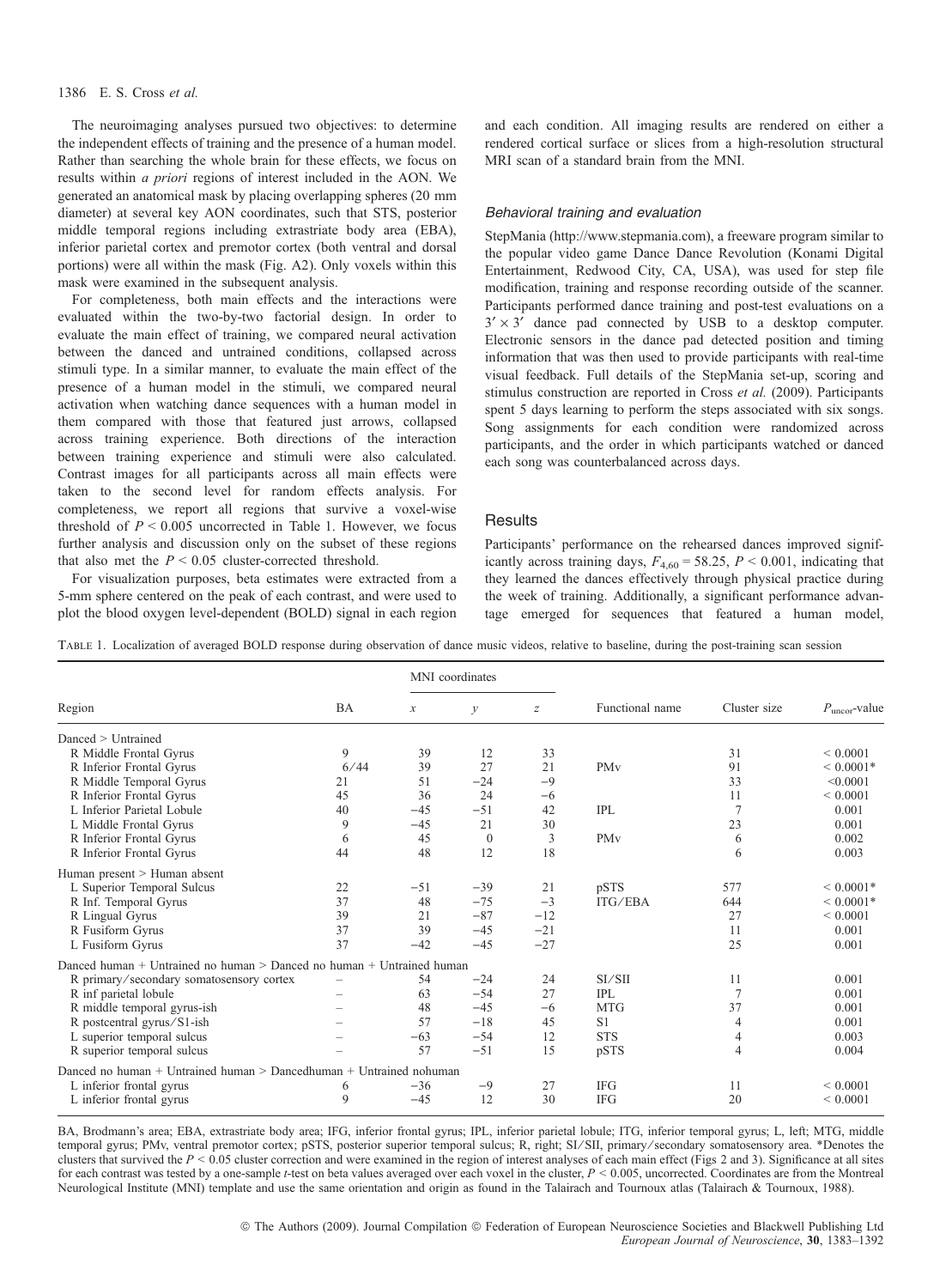$F_{4,60} = 10.16$ ,  $P = 0.003$  (Fig. A1). No interaction was present between training day and dance sequence type  $(P = 0.47)$ .

After 1 week of dance training, fMRI revealed a main effect of training in several areas of the AON, including right premotor areas and a portion of the left IPL. These regions showed greater responses when participants observed dance sequences they had trained on, compared with untrained sequences (Fig. 2A; Table 1). From this contrast, the right ventral premotor cortex (PMv; Fig. 2B) cluster reached the cluster-corrected threshold of  $P \le 0.05$ . When evaluating the main effect of the presence of a human model (human present > human absent), activation was observed in the bilateral posterior temporal cortex (Fig. 3A; Table 1). Two clusters in the right inferior temporal gyrus (ITG) and left STS met the cluster-corrected threshold (Fig. 3B and C). No regions from the interaction analyses survived the cluster-corrected threshold. Areas reaching significance without correction for multiple comparisons are presented in Fig. A3 as exploratory analyses.

To summarize, the main effects analysis revealed three regions that survived a cluster-corrected threshold: right PMv showing a main effect of training, and right ITG and left pSTS showing a main effect of the human model. We extracted parameter estimates from these three regions in order to examine them in more detail. Plots of the parameter estimates from the post-training scan are illustrated in Figs 2B, 3B and C alongside three-dimensional illustrations of each peak voxel in each region of interest.

# Discussion

The objective of this study was to investigate specificity within the AON relative to experience and the presence of a human model. Specifically, we asked whether the AON requires observation of other humans, or whether it can be engaged by observation of cues linked to executable actions. If different components within this network are influenced by major differences in stimuli in a similar way, we would have expected stronger responses across the different components when observing biological motion compared with non-biological motion, as found by previous studies (Brass et al., 2000; Tai et al., 2004; Kessler et al., 2006), and when observing danced compared with untrained sequences (Calvo-Merino et al., 2005, 2006; Cross et al., 2006). However, we instead found that some parts of this network respond preferentially and independently to physical experience (PMv), while others respond specifically to the presence of a human model (posterior temporal cortex).

#### Effect of motor experience

The finding that the PMv responds most strongly to cues for actions that have been physically experienced and not to the presence of a human model advances our understanding of what this region contributes to action cognition. Since the discovery of mirror neurons in an analogous region of monkey premotor cortex (area F5) (Gallese et al., 1996; Rizzolatti et al., 1996a), several hypotheses have been put forward for the role of the premotor cortex in motor and social cognition, including predicting the ongoing actions of others (Prinz, 1997, 2006; Wilson & Knoblich, 2005; Kilner et al., 2007; Schütz-Bosbach & Prinz, 2007), inferring others' intentions (Fogassi et al., 2005; Hamilton & Grafton, 2006; Kilner et al., 2006) and social cognitive behaviors, including imitation and empathy (Iacoboni & Dapretto, 2006). A key question in distinguishing these hypotheses is the responsiveness of PMv to biological and non-biological stimuli. For example, if it were the case that PMv plays a specific role in social



FIG. 2. Main effect of dance training. (A) Regions of neural activity in the contrast comparing observation of sequences participants learned to dance compared with observation of untrained sequences, collapsed across stimulus type (human present vs. human absent). This analysis was performed within the a priori-defined AON mask of brain regions (Fig. A2). (B) The mean beta values for the region of right ventral premotor cortex (PMv) that survived cluster correction at the  $P < 0.05$  level are presented as a function of training experience and stimulus type. IFG, inferior frontal gyrus.

© The Authors (2009). Journal Compilation © Federation of European Neuroscience Societies and Blackwell Publishing Ltd European Journal of Neuroscience, 30, 1383–1392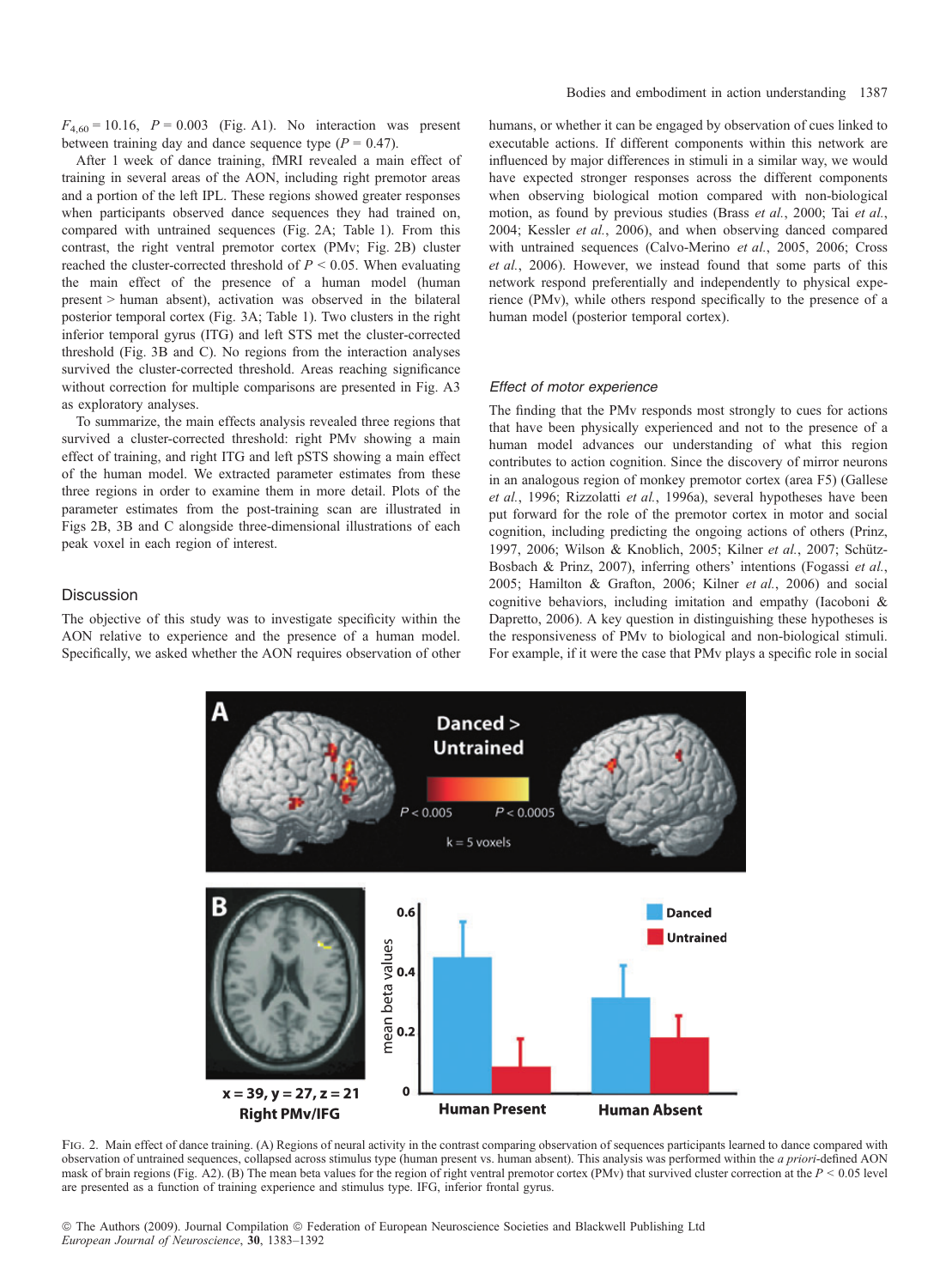

FIG. 3. Main effect of the presence of a human model. (A) Regions of neural activity in the contrast comparing observation of sequences that featured a human model and those without a human model, collapsed across training experience. This analysis was performed within the a priori-defined AON mask of brain regions (Fig. A2). The lower two panels depict the mean beta values for the right inferior temporal gyrus (ITG; B) and the left posterior superior temporal sulcus (pSTS; C) that survived cluster correction at the  $P < 0.05$  level. These beta values are presented as a function of training experience and stimulus type.

cognition, then we would expect it to show stronger responses to observation of human actors. Results from previous studies of this issue have been mixed. Some researchers have reported PMv to show a strong preference for human stimuli (Brass et al., 2000; Tai et al., 2004; Kessler et al., 2006), while others have shown this region to respond with equal robustness to actions performed by non-biological entities, such as robots (Press et al., 2005; Gazzola et al., 2007; Engel et al., 2008). Symbolically represented actions are an ideal way to separate biological agency from action representation as the arrows do not resemble living agents but, following training, they are tied to specific motions. Thus, our data suggest that PMv does not respond specifically to human actions. Instead, PMv responses appear to be both flexible and dynamic, driven most by action cues that are familiar from previous experience. This finding is in line with a theory recently advanced by Schubotz, who suggests that activity within the premotor cortex during action observation serves to predict ongoing, familiar events (Schubotz, 2007). The present findings are also compatible with the notion that PMv is involved in motor preparation (both implicit and explicit) for familiar actions (Harrington et al., 2000; Grèzes & Decety, 2001; Rizzolatti & Craighero, 2004; Catmur et al., 2008).

The role that the IPL might play in observation of physically practiced dance sequences also warrants brief discussion. The IPL is frequently paired with PMv as a core component of the AON (Grèzes & Decety, 2001). Moreover, it shares strong reciprocal connections with the premotor cortex, the integri that must remain intact for complex action performance (Heilman et al., 1982; Ramayya et al., 2009), and has also been shown to contain mirror neurons within the non-human primate brain (Fogassi et al., 2005). In previous work from our laboratory, we have demonstrated that both PMv and IPL are modulated in a similar manner when observing actions that an observer is highly skilled at performing (Cross et al., 2006). In the current study, we also report that IPL is modulated by physical experience (Table 1), and because it was close to the same significance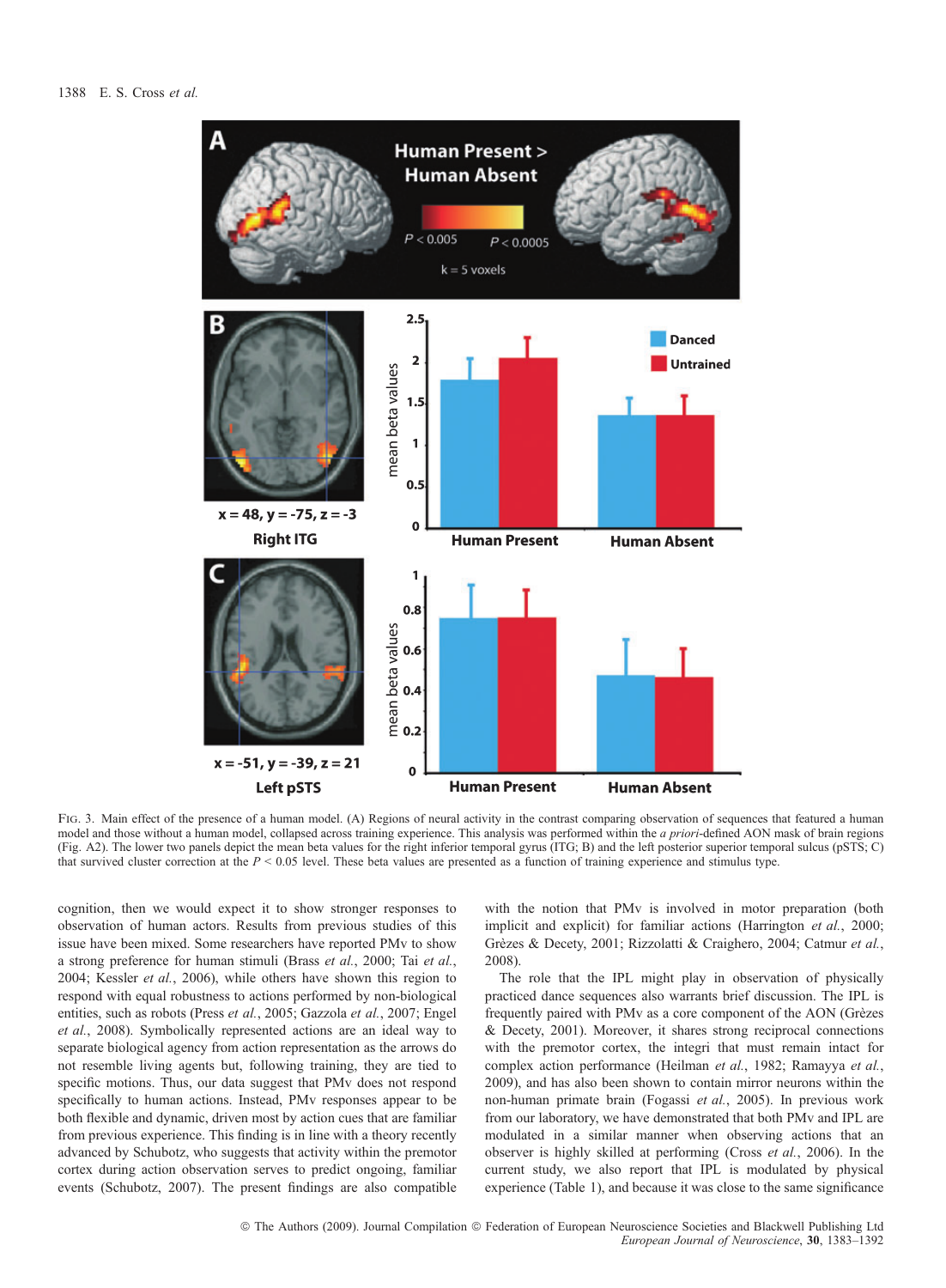level as that reported for PMv, we believe these findings are in line with past work reporting a similar sensitivity of these two regions to physical experience (Buccino et al., 2001; Calvo-Merino et al., 2005; Cross et al., 2006).

We would like to draw attention to the fact that, while modest, the effect of dance training we report here is reinforced by our particular experimental paradigm. In prior studies that have investigated observation of trained and untrained complex actions, such as the study by Calvo-Merino et al. (2005) with professional ballet and capoeira dancers, researchers compared entirely different movement styles, in terms of kinematics, rhythm, music and other features. Moreover, the seminal studies by Calvo-Merino et al. (2005) investigating embodied expertise were not de novo training studies, i.e. none of the learning had taken place within the laboratory. In the present study, all features were identical between the trained and untrained dance sequences, and participants were randomly assigned which sequences they trained to dance and which remained untrained. This greater degree of similarity between the trained and untrained sequences likely explains the modest differences we observed between these conditions, but also suggests that the areas that did emerge from this contrast are critically involved in the coding of embodied actions, rather than encoding other extraneous features less related to physical embodiment. Our findings build upon the prior research on dance learning through strict control of training procedures and by demonstrating that both biological and non-biological learning cues influence behavioral performance and activation within the AON.

It is worth acknowledging that the increased PMv activation to physical experience was lateralized to the right hemisphere. Many experiments report left lateralization of PMv activation during complex action planning and execution tasks (Rizzolatti et al., 1996b; Johnson-Frey et al., 2005; Cross et al., 2006), and work with split brain patients suggests left hemisphere dominance in linking perception and action when callosal influences are absent (Fecteau et al., 2005). However, it is not the case that mirror neuron system-like activations are classically associated with the left hemisphere for 'all' kinds of action observation tasks. Accruing evidence supports the idea that right PMv encodes higher-order, more sophisticated elements of an action sequence being observed, such as recognizing the sequencing of individual action elements (Buccino et al., 2004), the outcome (Hamilton & Grafton, 2008) or the intention (Liepelt et al., 2008) of complex actions. Conversely, left PMv appears to be more involved in programming the actual kinematics required for action planning or execution (Grafton et al., 1996; Iacoboni et al., 1999; Johnson-Frey et al., 2005). Such an account of the involvement of the right PMv in action observation is consistent with the present findings. Moreover, research comparing an individual with and without corpus callosa demonstrates that mirroring processes are bilaterally distributed among individuals with intact corpus callosa (Fecteau et al., 2005). For completeness, we investigated the parameter estimates of the identical PMv region in the left hemisphere, and found the learning effect for this region to be non-significant (Fig. A4). In our task, it

## Effect of cue type

seems likely that participants were engaging higher-order cognitive processes related to the recognition of the overall sequence while watching videos they had trained to perform, instead of planning the specific motor program or kinematics required to execute the individual steps being cued.

A main effect of cue type was found in temporal regions, including posterior (p)STS and ITG, including the EBA. This contrasts with the main effect of training in PMv. The temporal regions responded most robustly to the presence of a human model, regardless of prior physical experience. A well-established literature has demonstrated robust activity within posterior temporal regions [including pSTS, the posterior superior temporal gyrus (pSTG) and ITG] during observation of biological motion (Allison et al., 2000; Grossman & Blake, 2002; Beauchamp et al., 2003; Puce & Perrett, 2003). One interpretation is that pSTS and pSTG are critically involved in the automatic identification of animate entities at a very early level of visual processing (Schultz et al., 2005).

Reliable activation of STS during tasks designed to explore properties of action resonance has resulted in the inclusion of STS as a component of the human mirror neuron system (Iacoboni & Dapretto, 2006; Kilner et al., 2006; Gazzola et al., 2007; Keysers & Gazzola, 2007; Engel et al., 2008). However, taking the present findings into account, it appears that the contribution of STS to action resonance results from the observation of another human or biological form, not action cues. This result is consistent with recent data that demonstrate that observing and imagining moving shapes activates premotor and parietal components of the AON, but only observation of moving entities that participants construe as animate leads to STS activation (Wheatley et al., 2007). We suggest that STS might be involved in visual analysis of socially relevant conspecifics' actions, and this processing subsequently feeds into premotor and parietal mirror neuron areas, but also to other brain regions for teleological processing (Csibra, 2007). Such an account of the involvement of pSTS in a person processing cognition is in accord with a recent metaanalysis performed on this regions' functional profile (Hein & Knight, 2008). This means we should not just consider STS as an input to putative mirror system regions, but it instead appears to have distinct functions of its own, likely including contributions to social cognition.

# Relation to previous data

It is important to consider how these new data relate to previous studies that have reported contradictory results regarding the AON's response to human and non-human action cues (Tai et al., 2004; Kessler et al., 2006; Gazzola et al., 2007; Engel et al., 2008). A persistent problem with many previous studies examining questions of action resonance is the issue of familiarity or experience with the action being observed or cued. The actions in some conditions may be more familiar than the actions in other conditions (Tai et al., 2004; Gazzola et al., 2007; de Lange et al., 2008). Prior work performed with dancers has demonstrated that the more physically familiar an action is, the more the PMv responds when observing that action (Calvo-Merino et al., 2005, 2006; Cross et al., 2006, 2009). It is thus plausible that the discrepant results concerning PMv activation in response to observation of actions featuring human and non-human cues are due to different degrees of experience with an action or action cue, and not the biological status of the agent, per se. Further research is needed to evaluate this hypothesis directly.

In the present study, we have sidestepped this issue by training participants to perform complex sequences of dance movements that were novel before the study began. Our findings that the premotor cortex responds more strongly to training than the presence of a human model, and that posterior temporal areas respond to the presence of a human model but not to training, suggest that the AON comprises dissociable components involved in different aspects of action cognition. In particular, we suggest that activation of PMv does not necessarily reflect selective processing of human-related action stimuli. Instead, the present data emphasize the impact of motor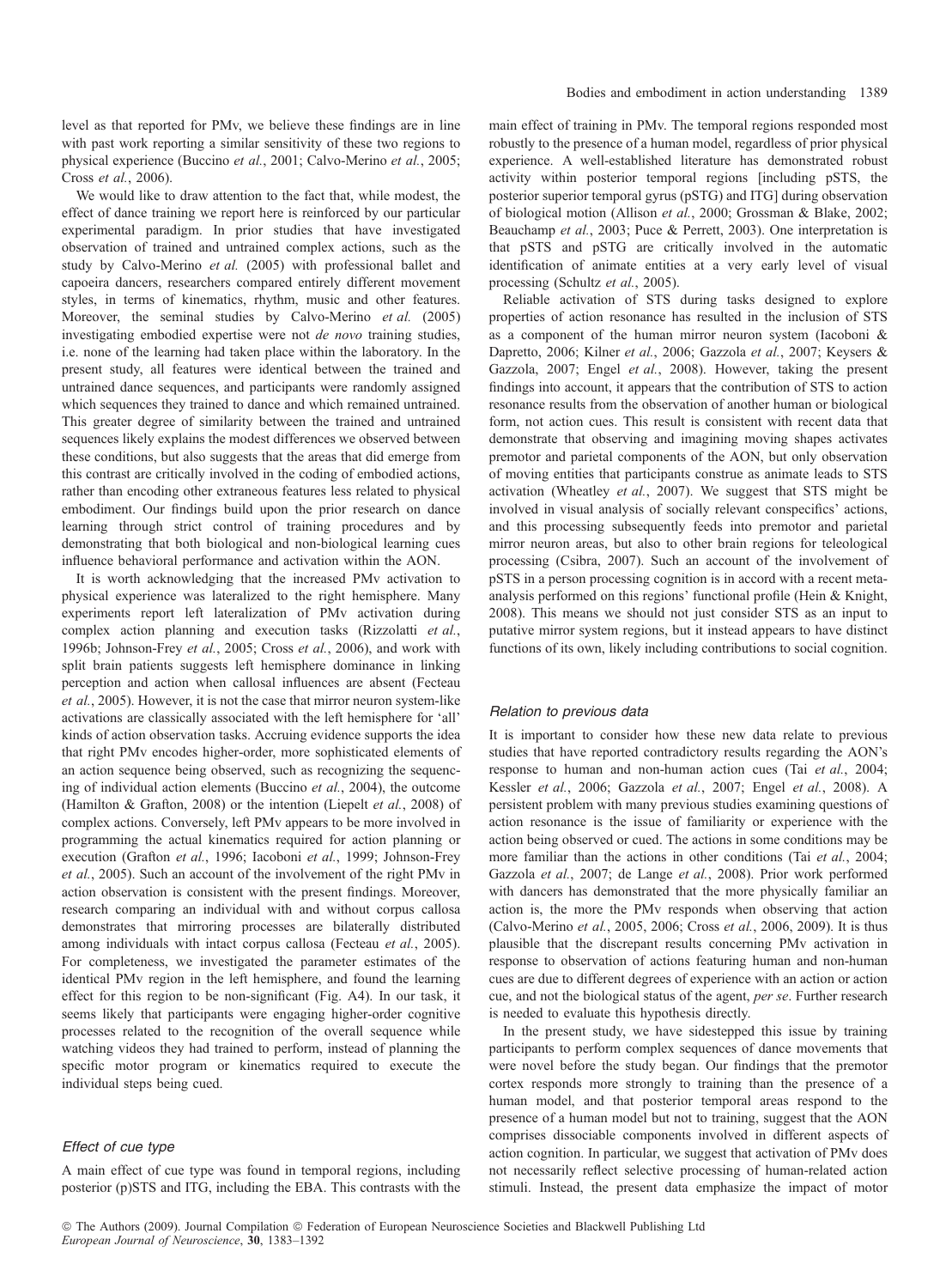#### 1390 E. S. Cross et al.

familiarity on PMv responses and the presence of a human model on posterior temporal responses. Put another way, our data suggest that we can use a physical agent to amplify learning (as our behavioral data demonstrate), but once new action sequences have been embodied, the presence of a visible human body does not enhance activity in the anterior components of the AON.

One issue raised by the current study that is ripe for future investigation is the possibility of an interaction between physical experience and the presence of a human agent. As we report here, this interaction approached significance (corrected for multiple comparisons) within two regions of the left inferior frontal gyrus (IFG; Table 1; Fig. 3A). While the current results demonstrate the plausibility of individual components within the AON showing differential responses to observing stimuli that have been physically trained, based on the presence or absence of a human model, the current interaction effects must be considered exploratory given their moderate statistical certainty. Further research is required to determine possible interactions between physical experience with an action and the biological nature of the action cue within the AON.

The present data are also consistent with recent findings concerning the role of the STS in higher-level cognitive operations, such as those that require theory-of-mind processing (e.g. Pelphrey et al., 2004; Brass et al., 2007; de Lange et al., 2008). In one such study, Brass and colleagues measured participants' brain activity while watching videos featuring plausible and implausible simple actions (Brass et al., 2007). These authors reported that STS and pSTS were engaged most by observation of actions that require a greater degree of inferential reasoning in order to make sense of them (such as why an individual would turn on a light switch with her knee when her hands were free), compared with performance of more contextually plausible actions. Brass and colleagues suggest that STS is not involved in action simulation as such, but is instead most strongly recruited when a greater degree of inferential reasoning or mentalizing is required to make sense of another individual's actions. Integrating these prior findings with the current data, it is plausible to conclude that physical experience changes activity in simulation areas, such as PMv, but not those linked to inferential reasoning. It remains to be determined if training-associated changes in inferential reasoning would alter responses in areas such as STS.

#### Limitations

Several limitations of the present findings warrant discussion. One important issue is the potentially confounding effects of attention on our findings. It could be the case that the differences we see between the danced and untrained conditions, and between the human present and human absent conditions, are not due to training and the presence of a human dancer, respectively, but are instead due to differential engagement of attention. We suggest that the data do not support this interpretation. A highly relevant functional imaging investigation of attention to visual motion has unequivocally demonstrated that cortical responsiveness can be enhanced by increased attention to the visual stimulus (Büchel et al., 1998). In this study, Büchel et al. (1998) reported widespread activation within a broad network of cortical regions, including the frontal eye fields, posterior parietal, premotor, cingulate and prefrontal cortices, when participants actively attended to videos of moving dots, compared with passively observing the moving dots. At first glance, it might appear that our data are not inconsistent with this account, and that the greater activation we report in the right PMv when participants watch danced compared with untrained videos could simply be due to participants attending more to

this condition. However, upon closer inspection of the right premotor focus where Büchel et al. (1998) report attentional modulation, our premotor region of interest is 23 mm away from their region, located more ventral and anterior to their premotor region. Careful comparison of each of their frontal and parietal activations that showed significant effects of attentional modulation with the regions we report in our danced > untrained contrast in Table 1 reveal that none of our regions overlap with their reported regions, with a distance of  $\geq 10$  mm between their reported activations and what we found in the present study.

The same attention argument could conceivably be applied to our findings concerning the presence of a biological agent. A relevant paper to consider here is a recent review of goal-directed attentional processing (Corbetta et al., 2008). Corbetta and colleagues review an extensive literature that provides evidence for a ventral attentional network comprising pSTS, temporal parietal junction, IFG, and middle frontal gyrus that responds in concert with a more dorsal attentional network when an unexpected but behaviorally relevant event occurs. The bilateral STS activations we find to respond when participants observe videos with a human present compared with videos with no human certainly falls into the ventral attentional network discussed by Corbetta et al. (2008), but the presence of a human is hardly unexpected or surprising in the present experimental context. Moreover, an attentional explanation of our result would have to claim that some other (unidentified) brain network identifies the presence of a human in the stimulus and then drives an attentional process that increases the BOLD signal in STS. We suggest is it more parsimonious to interpret the temporal activations observed in the present context as being driven directly by the presence of the human figure. Such an interpretation is coherent with many other studies that have investigated the perception of biological motion (Grèzes  $\&$ Decety, 2001; Keysers & Perrett, 2004; Pelphrey et al., 2004; Calvo-Merino et al., 2005; Brass et al., 2007; Wheatley et al., 2007; Hein & Knight, 2008).

A related limitation worthy of consideration is the fact that we did not include a third experimental factor that included a dancer only, with no arrows. With such a condition, we could ensure that participants only attended to the human form and could more precisely distinguish the impact of human and arrow cues. We speculate that the differences observed between the human present and human absent contrast (Fig. 3) would become even more robust, as there would be no chance of attention being diverted to the moving arrows. However, it was not feasible to train participants to perform the dances without the arrow cues. Further research will be needed to compare the impact of human and arrow forms on the AON in more detail.

#### Implications

A significant implication of this work concerns models of how action information is processed. Prior research provides abundant evidence that experience modulates action perception (Buccino et al., 2004; Calvo-Merino et al., 2006; Cross et al., 2006, 2009). The present findings demonstrate that such perceptual changes occur within premotor and parietal areas, and are not due to changes within the visual association cortex. This is a valuable demonstration, as it refutes predictions that might be made by the dominant alternative information processing model, the so-called social network of perceptual processing (Allison et al., 2000; Pelphrey & Carter, 2008). According to this model, salient action information is mediated by STS and EBA as it progresses from earlier visual areas to parietal and premotor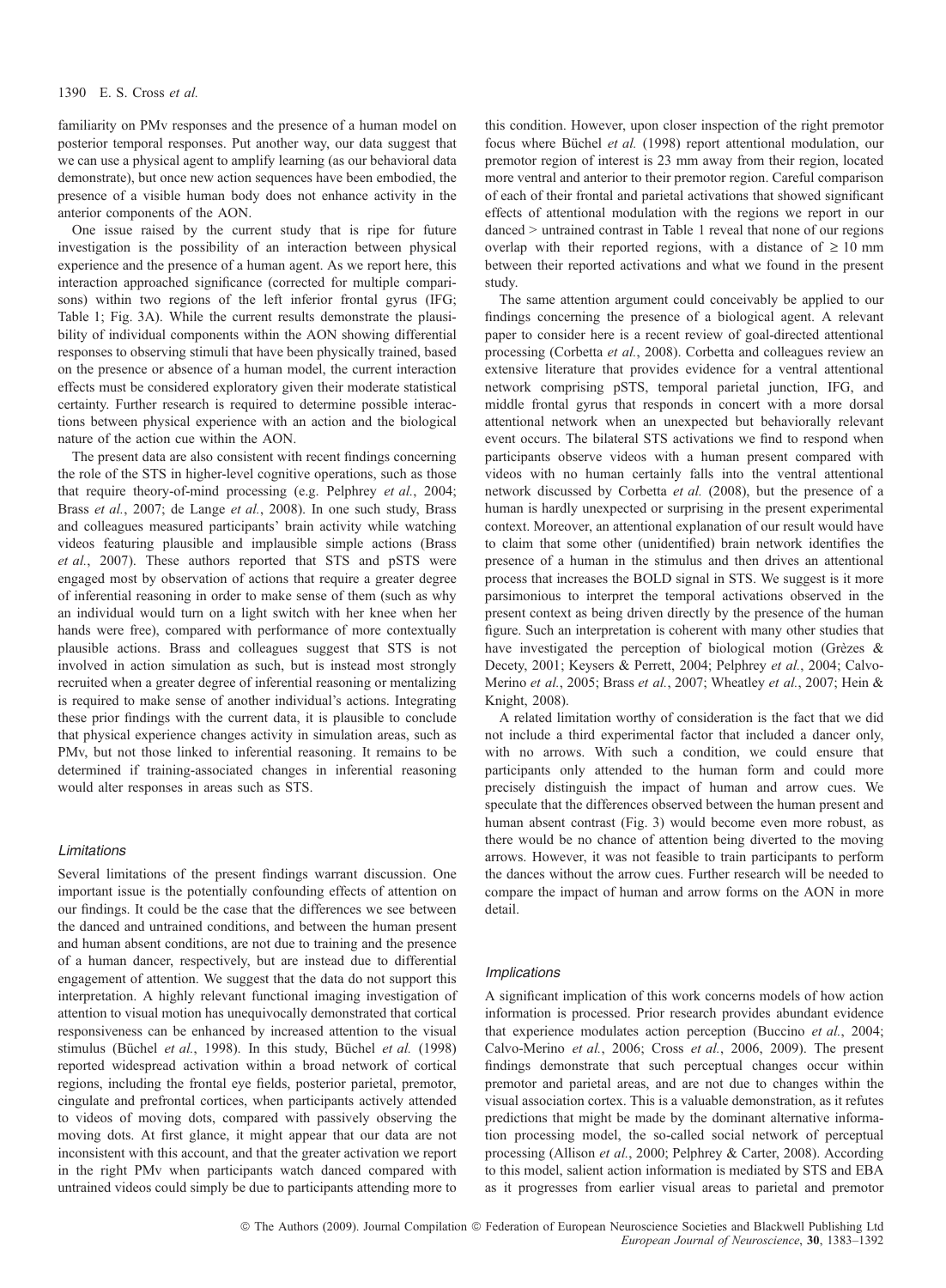components of the AON (Allison et al., 2000; Iacoboni, 2005; Iacoboni & Dapretto, 2006). Our data underscore the notion that PMv is linked to understanding of salient action cues, while the posterior temporal cortex does not appear to play a direct role in processing action information on the basis of embodiment. This is compatible with the idea of multiple complimentary systems for action understanding, where different brain regions make different contributions, rather than a unitary or homogenous AON (Hamilton & Grafton, 2009).

### Supporting Information

Additional supporting information may be found in the online version of this article:

Fig. S1. Behavioral training results across the week of dance training. Fig. S2. Anatomical mask of the action observation network regions of interest.

Fig. S3. Interaction analyses: training experience and stimulus form. Fig. S4. Main effect of dance training in left hemisphere ventral premotor cortex.

Please note: As a service to our authors and readers, this journal provides supporting information supplied by the authors. Such materials are peer-reviewed and may be re-organized for online delivery, but are not copy-edited or typeset by Wiley-Blackwell. Technical support issues arising from supporting information (other than missing files) should be addressed to the authors.

#### Acknowledgements

The authors would like to kindly thank Dr Natalie Sebanz, Dr Ricardo Ramsey and three anonymous reviewers for comments on an earlier version of this manuscript. This work was supported by a Dana Foundation Grant, a US Department of Health and Human Services public health service grant (NS33504) to S.T.G., and a National Institutes of Health National Research Service Award (F31-NS056720) to E.S.C.

#### Abbreviations

AON, action observation network; BOLD, blood oxygen level-dependent; EBA, extrastriate body area; fMRI, functional magnetic resonance imaging; IFG, inferior frontal gyrus; IPL, inferior parietal lobule; ITG, inferior temporal gyrus; MNI, Montreal Neurological Institute; PMv, ventral premotor cortex; pSTG, posterior superior temporal gyrus; STS, superior temporal sulcus.

## References

- Allison, T., Puce, A. & McCarthy, G. (2000) Social perception from visual cues: role of the STS region. Trends Cogn. Sci., 4, 267–278.
- Beauchamp, M.S., Lee, K.E., Haxby, J.V. & Martin, A. (2003) FMRI responses to video and point-light displays of moving humans and manipulable objects. J. Cogn. Neurosci., 15, 991–1001.
- Borroni, P., Montagna, M., Cerri, G. & Baldissera, F. (2008) Bilateral motor resonance evoked by observation of a one-hand movement: role of the primary motor cortex. Eur. J. Neurosci., 28, 1427-1435.
- Brass, M., Bekkering, H., Wohlschlager, A. & Prinz, W. (2000) Compatibility between observed and executed finger movements: comparing symbolic, spatial, and imitative cues. Brain Cogn., 44, 124–143.
- Brass, M., Schmitt, R.M., Spengler, S. & Gergely, G. (2007) Investigating action understanding: inferential processes versus action simulation. Curr. Biol., 17, 2117–2121.
- Brown, S., Martinez, M.J. & Parsons, L.M. (2006) The neural basis of human dance. Cereb. Cortex, 16, 1157-1167.
- Buccino, G., Binkofski, F., Fink, G.R., Fadiga, L., Fogassi, L., Gallese, V., Seitz, R.J., Zilles, K., Rizzolatti, G. & Freund, H.J. (2001) Action observation activates premotor and parietal areas in a somatotopic manner: an fMRI study. Eur. J. Neurosci., 13, 400–404.
- Buccino, G., Vogt, S., Ritzl, A., Fink, G.R., Zilles, K., Freund, H.J. & Rizzolatti, G. (2004) Neural circuits underlying imitation learning of hand actions: an event-related fMRI study. Neuron, 42, 323–334.
- Büchel, C., Josephs, O., Rees, G., Turner, R., Frith, C.D. & Friston, K.J. (1998) The functional anatomy of attention to visual motion. A functional MRI study. Brain, 121 (Pt 7), 1281–1294.
- Calvo-Merino, B., Glaser, D.E., Grezes, J., Passingham, R.E. & Haggard, P. (2005) Action observation and acquired motor skills: an FMRI study with expert dancers. Cereb. Cortex, 15, 1243–1249.
- Calvo-Merino, B., Grezes, J., Glaser, D.E., Passingham, R.E. & Haggard, P. (2006) Seeing or doing? Influence of visual and motor familiarity in action observation. Curr. Biol., 16, 1905–1910.
- Catmur, C., Walsh, V. & Heyes, C. (2007) Sensorimotor learning configures the human mirror system. Curr. Biol., 17, 1527–1531.
- Catmur, C., Gillmeister, H., Bird, G., Liepelt, R., Brass, M. & Heyes, C. (2008) Through the looking glass: counter-mirror activation following incompatible sensorimotor learning. Eur. J. Neurosci., 28, 1208-1215.
- Corbetta, M., Patel, G. & Shulman, G.L. (2008) The reorienting system of the human brain: from environment to theory of mind. Neuron, 58, 306–324.
- Cross, E.S., Hamilton, A.F. & Grafton, S.T. (2006) Building a motor simulation de novo: observation of dance by dancers. Neuroimage, 31, 1257–1267.
- Cross, E.S., Kraemer, D.J., Hamilton, A.F., Kelley, W.M. & Grafton, S.T. (2009) Sensitivity of the action observation network to physical and observational learning. Cereb. Cortex, 19, 315–326.
- Csibra, G. (2007) Action mirroring and action interpretation: an alternative account. In Haggard, P., Rosetti, Y. & Kawato, M. (Eds), Sensorimotor Foundations of Higher Cognition. Attention and Performance. Oxford University Press, Oxford, pp. 435–459.
- Engel, A., Burke, M., Fiehler, K., Bien, S. & Rösler, F. (2008) What activates the human mirror neuron system during observation of artificial movements: bottom-up visual features or top-down intentions? Neuropsychologia, 46, 2033–2042.
- Fecteau, S., Lassonde, M. & Theoret, H. (2005) Modulation of motor cortex excitability during action observation in disconnected hemispheres. Neuroreport, 16, 1591–1594.
- Fogassi, L., Ferrari, P.F., Gesierich, B., Rozzi, S., Chersi, F. & Rizzolatti, G. (2005) Parietal lobe: from action organization to intention understanding. Science, 308, 662–667.
- Gallese, V., Fadiga, L., Fogassi, L. & Rizzolatti, G. (1996) Action recognition in the premotor cortex. Brain, 119 (Pt 2), 593-609.
- Gazzola, V., Rizzolatti, G., Wicker, B. & Keysers, C. (2007) The anthropomorphic brain: the mirror neuron system responds to human and robotic actions. Neuroimage, 35, 1674–1684.
- Grafton, S.T. & Hamilton, A.F. (2007) Evidence for a distributed hierarchy of action representation in the brain. Hum. Mov. Sci., 26, 590–616.
- Grafton, S.T., Arbib, M.A., Fadiga, L. & Rizzolatti, G. (1996) Localization of grasp representations in humans by positron emission tomography. 2. Observation compared with imagination. Exp. Brain Res., 112, 103–111.
- Grèzes, J. & Decety, J. (2001) Functional anatomy of execution, mental simulation, observation, and verb generation of actions: a meta-analysis. Hum. Brain. Mapp., 12, 1–19.
- Grossman, E.D. & Blake, R. (2002) Brain Areas Active during Visual Perception of Biological Motion. Neuron, 35, 1167–1175.
- Hamilton, A.F. & Grafton, S.T. (2006) Goal representation in human anterior intraparietal sulcus. J. Neurosci., 26, 1133–1137.
- Hamilton, A.F. & Grafton, S.T. (2008) Action outcomes are represented in human inferior frontoparietal cortex. Cereb. Cortex, 18, 1160–1168.
- Hamilton, A.F.d.C. & Grafton, S.T. (2009) Repetition suppression for performed hand gestures revealed by fMRI. Hum. Brain Mapp, 30, 2898– 2906.
- Harrington, D.L., Rao, S.M., Haaland, K.Y., Bobholz, J.A., Mayer, A.R., Binder, J.R. & Cox, R.W. (2000) Specialized neural systems underlying representations of sequential movements. J. Cogn. Neurosci., 12, 56–77.
- Heilman, K.M., Rothi, L.J. & Valenstien, E. (1982) Two forms of ideomotor apraxia. Neurology, 32, 342–346.
- Hein, G. & Knight, R.T. (2008) Superior temporal sulcus-it's my area: or is it? J. Cogn. Neurosci., 20, 2125–2136.
- Iacoboni, M. (2005) Neural mechanisms of imitation. Curr. Opin. Neurobiol., 15, 632–637.
- Iacoboni, M. & Dapretto, M. (2006) The mirror neuron system and the consequences of its dysfunction. Nat. Rev. Neurosci., 7, 942–951.
- Iacoboni, M. & Mazziotta, J.C. (2007) Mirror neuron system: basic findings and clinical applications. Ann. Neurol., 62, 213–218.
- Iacoboni, M., Woods, R.P., Brass, M., Bekkering, H., Mazziotta, J.C. & Rizzolatti, G. (1999) Cortical mechanisms of human imitation. Science, 286, 2526–2528.
- Jeannerod, M. (2001) Neural simulation of action: a unifying mechanism for motor cognition. Neuroimage, 14, S103–S109.
- © The Authors (2009). Journal Compilation © Federation of European Neuroscience Societies and Blackwell Publishing Ltd European Journal of Neuroscience, 30, 1383–1392